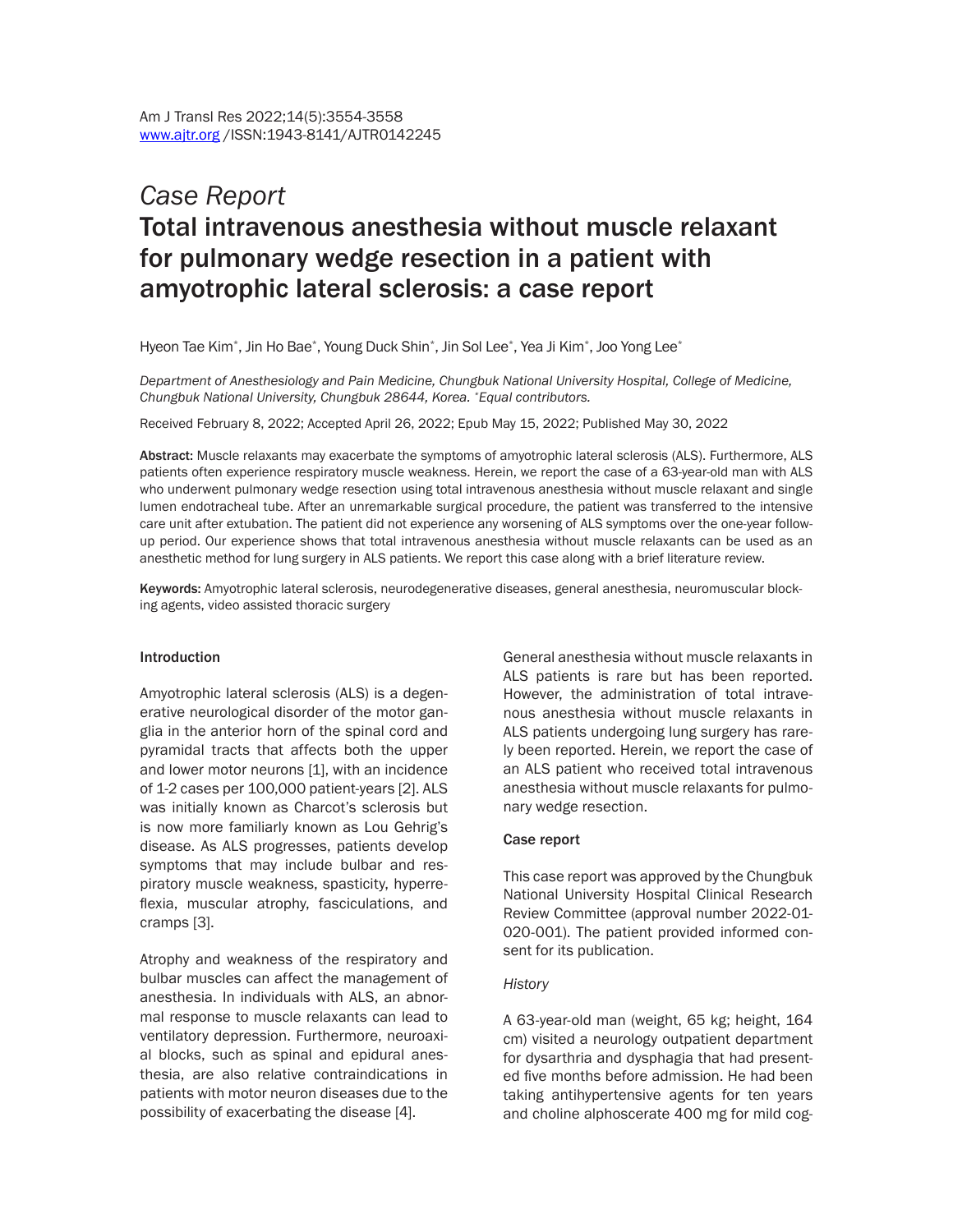| Characteristic       | Value                                                                              |
|----------------------|------------------------------------------------------------------------------------|
| Age (years)          | 63                                                                                 |
| Sex                  | Male                                                                               |
| BMI ( $kg/m2$ )      | 24.2                                                                               |
| ASA                  | 3                                                                                  |
| Symptoms             |                                                                                    |
| Sensory              |                                                                                    |
| Motor                |                                                                                    |
| Dysarthria           | $\ddot{}$                                                                          |
| Dysphagia            | $\ddot{}$                                                                          |
| Physical examination |                                                                                    |
| Hoffman sign         | $\ddot{}$                                                                          |
| Tromner sign         | $\ddot{}$                                                                          |
| Deep tendon reflex   | <b>Brisk</b>                                                                       |
| <b>EMG</b>           | The electrophysical findings are in keeping with a widespread denervating process. |
| <b>PFT</b>           |                                                                                    |
| FEV1(L)              | 2.10                                                                               |
| FVC(L)               | 2.10                                                                               |
| $FEV1/FVC$ (%)       | 100                                                                                |

Table 1. Clinical characteristics of the patient

Note: BMI = Body mass index; ASA = Anesthesiologists physical status score; EMG = Electromyography; PFT = Pulmonary function test; FEV1 = Forced expiratory volume in 1 second; FVC = Forced vital capacity.

nitive impairment for three months. The patient had no sensory complaints and no definite weakness of the limbs, besides the dysarthria and dysphagia. ALS was diagnosed by active denervation observed on the patient's electromyography, a positive Hoffman and Tromner sign, and brisk deep tendon reflex findings. At that time, the patient was prescribed 50 mg of riluzole per day.

# *Diagnosis*

Three months after the diagnosis of ALS, a ground glass nodule, approximately  $17 \times 12$ mm, was discovered in the left upper lobe of the lung by chest computed tomography. Positron emission tomography-computed tomography revealed a mild hypermetabolic semisolid ground glass nodule in the left upper lobe. As malignancy could not be excluded, a wedge resection was planned for biopsy and surgical resection.

His laboratory findings were within the normal limits, except for a decreased forced expiratory volume in 1 s (FEV1) of 2.10 L (52% of predicted value) and forced vital capacity (FVC) of 2.10 L (70% of predicted value); the FEV1/FVC was 100%. The patient's blood pressure remained within the normal range, and his American Society of Anesthesiologists physical status score was 3 (Table 1). Although the patient desired the surgery, he wanted to avoid the use of muscle relaxants as he was concerned regarding their effect on his ALS. Therefore, after consulting with the surgeon, the patient and his family, we chose total intravenous anesthesia without muscle relaxants via a single lumen tube.

# *Procedure*

Before anesthesia induction, the patient's blood pressure, heart rate, respiratory rate, oxygen saturation, and bispectral index value were  $140/80$  mmHg, 77 beats\*min<sup>-1</sup>, 11 breaths\*min-1, 100%, and 95, respectively. Preoxygenation was performed with 100% oxygen at 5 L/min with the patient in the supine position. After an injection of 0.2 mg of glycopyrrolate and 40 mg of lidocaine, we initiated a continuous anesthetic infusion with an effect-site drug concentration of 3.0 ng\*mL $1$  for remifentanil and 4.5  $\mu$ g\*mL<sup>-1</sup> for propofol. After the patient lost consciousness, manual mask ventilation was performed with  $100\%$  O<sub>2</sub> for 2 min.

At the time of laryngoscopy, the patient was immobile, and his vocal cords were fixed.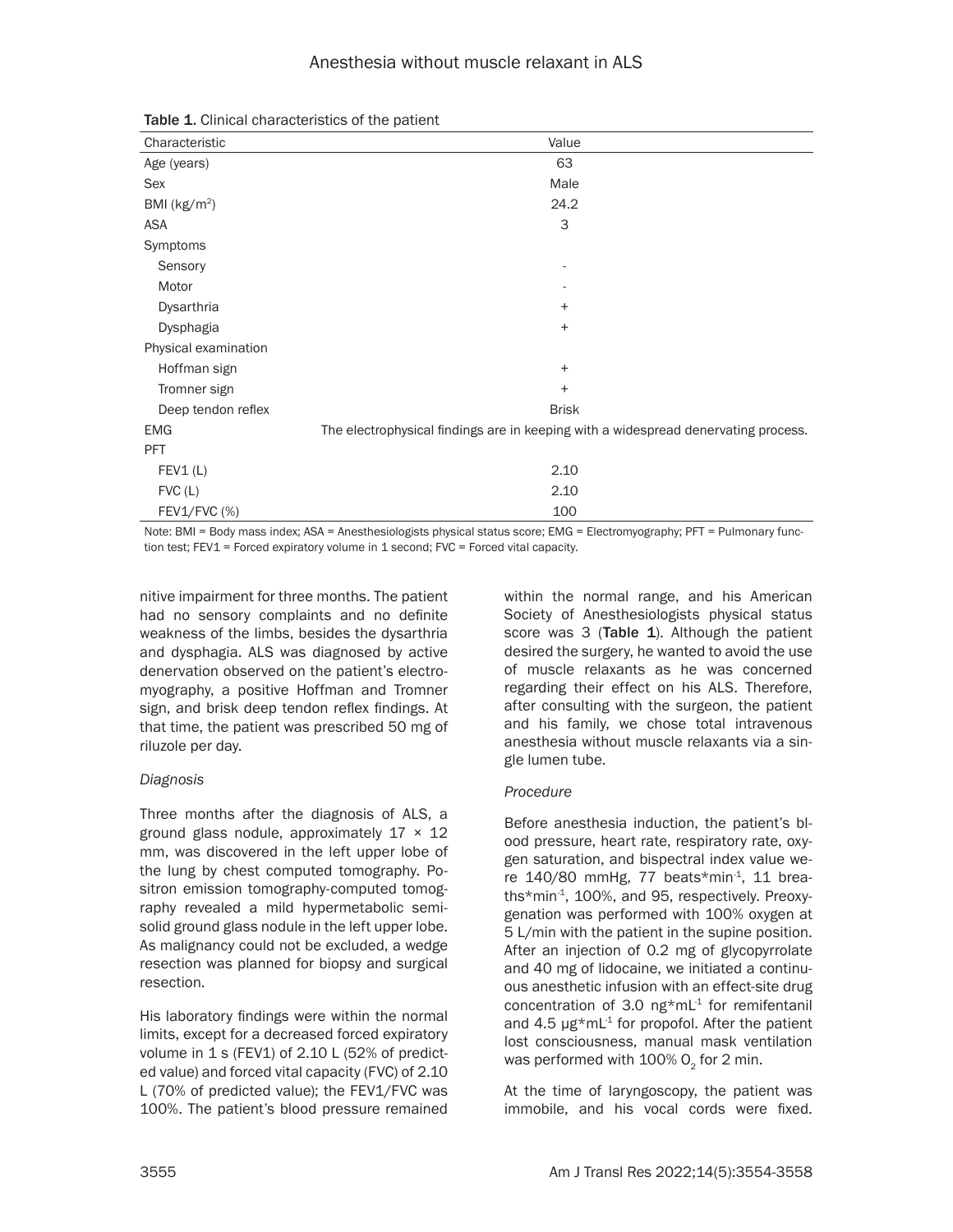

Figure 1. Patient's train-of-four ratio. The train-of-four ratio was maintained at 100% from the start of anesthesia to the end of anesthesia.

Intubation was performed without difficulty, using a plain 7.5-cuffed tube. The patient was mechanically ventilated at tidal volumes of 8  $mL*kg<sup>1</sup>$  and 14-16 breaths\*min<sup>-1</sup> with a 50:50 mixture of air/oxygen, and the end-tidal carbon dioxide was maintained between 29 and 31 mmHg.

After the Allen test, an arterial line was placed in the patient's right radial artery. Arterial blood gas analyses revealed a partial pressure of carbon dioxide (PCO<sub>2</sub>) of 42.4 mmHg and an oxygen saturation of 96.4% with a 50% fraction of inspired oxygen. The patient's blood pressure, heart rate, and oxygen saturation were 116/84 mm Hg, 85 beats\*min<sup>-1</sup>, and 100%, respectively. The bispectral index value was 45, and the train-of-four ratio was 1.0 (Figure 1).

After the patient was placed in the right decubitus position and disinfected, a video-assisted thoracic surgery port was inserted into the fourth and sixth intercostal space. A yellow and gray color round mass of approximately 1.2 cm was observed.

The surgeon asked for three breathing stops: one to secure the visual field and two for wedge resections. We initiated manual ventilation approximately for one minute at tidal volumes of 8 mL\*kg<sup>-1</sup> and 24-28 breaths\*min<sup>-1</sup> with a 50:50 mixture of air/oxygen, and the end-tidal carbon dioxide was maintained between 25 and 28 mmHg. While the ventilation was stopped, the patient's lungs remained motionless and deflated (Figure 2). After the two wedge resections were performed, a 16-Fr



Figure 2. Image of the patient's lungs viewed using video-assisted thoracoscopy. After hyperventilation, the patient's lungs remained motionless and deflated.

chest tube was inserted. Upon completion of the surgery, the continuous infusion of propofol and remifentanil was terminated.

Approximately three minutes later, voluntary respiration was restored with tidal volumes of 6-8 mL\*kg $4$ , 18-20 breaths\*min $4$ , and an oxygen saturation of 100%. Once the patient regained consciousness and motor power (hand grip, head elevation), oral secretion suction and tracheal extubation was performed. The total anesthesia time was 50 minutes.

The patient was moved to the intensive care unit. Ten hours post surgically, arterial blood gas analysis revealed a PCO<sub>2</sub> of 34.4 mmHg and an oxygen saturation of 96.5% with a 30% fraction of inspired oxygen. No worsening of neurological signs or symptoms was observed. On postoperative day 2, the patient was discharged. He has since undergone outpatient follow-up without further complications for a period of one year.

# **Discussion**

This case describes the successful application of total intravenous anesthesia without muscle relaxants in an ALS patient undergoing pulmonary wedge resection.

In ALS patients, involvement of the upper motor neurons manifests as weakness, spasticity, hyperreflexia, and Babinski signs, and involvement of lower motor neurons causes weakness, muscular atrophy, fasciculations, and cramps. In general, muscle weakness usually begins in the extremities but eventually involves the bulbar and respiratory muscles [3]. Bulbar muscle weakness causes slurring of speech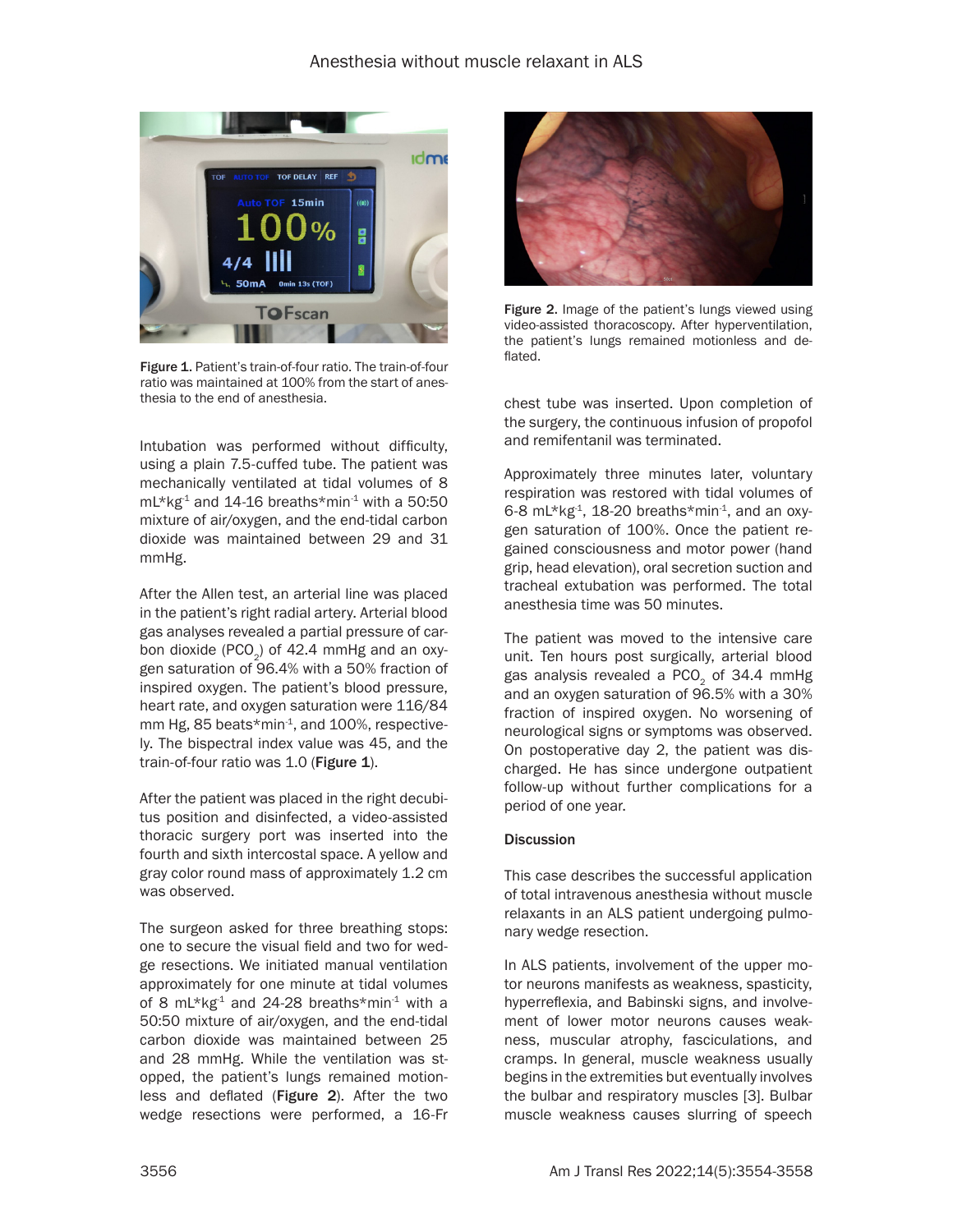| First author<br>(publication year) | Type of anesthesia |               |                     | Agent           |                 | Surgical procedure                                                                                                                 |                    |                                                                     |
|------------------------------------|--------------------|---------------|---------------------|-----------------|-----------------|------------------------------------------------------------------------------------------------------------------------------------|--------------------|---------------------------------------------------------------------|
|                                    | Spinal             | Epi-<br>dural | General             | Rocuroni-<br>um | Sugam-<br>madex | Name                                                                                                                               | Site               | Side effects                                                        |
| Hara K (1996) [1]                  |                    | $\circ$       |                     |                 |                 | Inguinal herniorrhaphy                                                                                                             | Abdomen            | X                                                                   |
| Panchamia JK (2020)<br>[7]         | $\circ$            |               |                     |                 |                 | Total hip arthroplasty revision                                                                                                    | Lower<br>extremity | X                                                                   |
| Kim B-R (2018) [10]                |                    |               | $\mathsf{o}\,$      | $\circ$         | X               | Laparoscopic low anterior resec-<br>tion with ileostomy, total abdomi-<br>nal hysterectomy with bilateral<br>salpingo-oophorectomy | Abdomen            | X                                                                   |
| Chun HR (2020) [11]                |                    |               | $\circ$             | $\circ$         | $\circ$         | Laparoscopic nephroureterec-<br>tomy                                                                                               | Abdomen            | Incomplete<br>neuro-muscular<br>recovery, aspira-<br>tion pneumonia |
| Xiao W (2017) [12]                 |                    |               | $\mathsf{o}\,$      | X               | X               | Cesarean section                                                                                                                   | Abdomen            | X                                                                   |
| Lee D (2008) [13]                  |                    |               | $\mathsf{o}\,$      | X               | X               | Open reduction & internal fixa-<br>tion, tibia                                                                                     | Lower<br>extremity | X                                                                   |
| This case                          |                    |               | $\mathsf{o}\xspace$ | X               | X               | Video assisted lung wedge<br>resection                                                                                             | Thorax             | X                                                                   |

Table 2. Anesthesia use in amyotrophic lateral sclerosis cases as reported in the literature

and leads to aphasia, while atrophy and weakness of the respiratory muscles eventually leads to respiratory failure and death.

In ALS patients, death usually occurs within a few years of symptom onset and is due to worsening respiratory failure or complications, such as dysphagia or immobility [3]. The average life expectancy after symptom onset is three years; however, at least 14% of patients live more than five years [5]. Currently, riluzole and edaravone are the only treatments approved by the United States Food and Drug Administration for ALS with extremely limited survival benefits [6]. Therefore, the management of these patients largely depends on symptom improvement and the prevention of side effects.

Anesthesiologists face many challenges in choosing the safest anesthetic method for ALS patients as must consider the nature and progression of the disease. Moreover, these patients require special care during the preoperative period for the following reasons. First, the neurons of ALS patients are considered vulnerable to muscle relaxants; therefore, they may exhibit an altered response (either depolarized or non-depolarized) to muscle relaxants. Second, spinal anesthesia has rarely been reported for ALS patients [7]. However, neuroaxial blockades are relatively contraindicated [4] because the demyelination in ALS makes the spinal cord more vulnerable to the potential neurotoxic effects of local anesthetics [8]. Further, neuroaxial blockade may exacerbate ALS due to needle injury and/or drug toxicity [9].

General anesthesia with muscle relaxants in ALS patients has often been reported. Kim et al reported the application of general anesthesia using low-dose rocuronium for laparoscopic low anterior resection in ALS patients [10]. Chun et al reported delayed neuromuscular recovery after the use of sugammadex in an ALS patient [11]. Total intravenous anesthesia without the use of muscle relaxants in ALS patients has also been occasionally reported. Xiao et al reported total intravenous anesthesia without muscle relaxant for a cesarean section in an ALS patient [12]. Lee et al reported total intravenous anesthesia without muscle relaxant for open reduction and internal fixation of the right tibia in an ALS patient [13].

Similarly, we also selected total intravenous anesthesia without muscle relaxant; however, in our case the surgical site was the lung (Table 2), which is responsible for ventilation necessary for breathing during the operation of the patient. We chose total intravenous anesthesia because of the required pauses in ventilation during the lung wedge resection. If an inhaled anesthetic was used, there was a possibility that the patient would regain consciousness during the time when the ventilation was stopped.

There were several reasons for not using muscle relaxants in this procedure. First, the patient did not want to use them. Second, ALS patients are considered vulnerable to muscle relaxants. Third, sugammadex reverses the rocuronium-induced blockade by encapsulating and inactivating neuromuscular blockers [14].